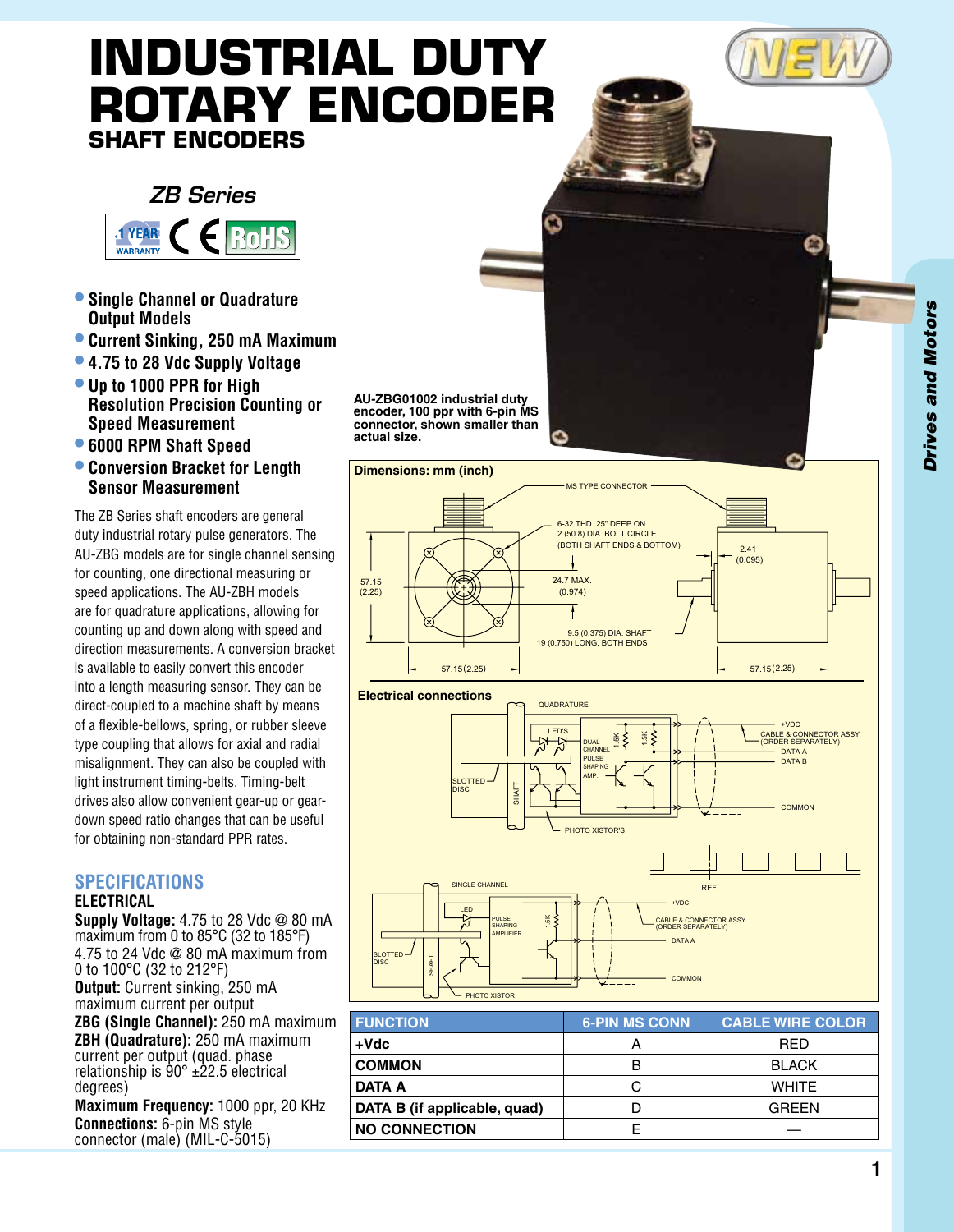

#### **MECHANICAL**

**Maximum Shaft Speed:** 6000 RPM **Shaft Diameter:** 9.5 mm (0.375") **Radial Shaft Load:** 18 kg (40 lbs) operating **Axial Shaft Load:** 13.6 kg operating (30 lbs) **Starting Torque:** ZBG and ZBH: 0.38 oz-in (2.68 N-mm)

**Moment Of Inertia:** 6.5 x 10-6 oz-in-sec<sup>2</sup> **Housing:** Black non-corrosive finished 6063-T6 aluminum

**Bearings:** ABEC 3 double sealed ball bearings **Weight:** 10 oz (283.5 g)

# **ENVIRONMENTAL**

**Operating Temperature:** 0 to 100°C (32 to 212°F) (see supply voltage on previous page)

**Storage Temperature:** -25 to 85°C (-13 to 185°F)

**Humidity:** 98% RH non-condensing **Vibration:** 10 g @ 58 to 500 Hz **Shock:** 50 g @ 11 msec duration

*Note: NPN Transistor outputs have 1.5 K*Ω *load resistors returned to supply for internal feed back purposes. This does not interfere with the ability to use these outputs as conventional "Open-Collector" outputs as long as the supply voltage for the ZB is supplied by the indicator or control receiving its output signal. The ZB's internal load resistor also allows the output to be used as a current source, however, load current must be limited to 1 mA maximum*

#### Convert to Length Sensor

The length sensor conversion bracket, model AU-LSCB1000, comes with a 3 m (10') long, 4 wire shielded cable and a 6-pin MS connector. The hinge clamp assembly–model AU-LSAHC001, provides an easy method for attachment and mounting of the rotary encoder to be used as a length sensors with the AU-LSCB1000 conversion bracket. This can be used with one or two wheels as the application requires.

# Length Sensor Measurement Accuracy

Factors which affect measurement accuracy include measuring wheel accuracy and wear, and material conditions. Ideally, materials which are hard, thin and strong provide good readings, conversely, soft, thick and elastic materials can present problems in obtaining true readings. The great majority of these situations, where this effect is consistent, can be compensated for by applying a multiplier to the quadrature output pulse train so as to obtain a corrected measurement. Counter or Rate Indicators with "input scaling" can compensate for measuring wheel wear and material elastic and compliance errors.

# Wheels–

# Maximum Wheel Speed is 600 RPM

 $\sum_{n=1}^{\infty}$ smooth materials such as paper, matting, embournmaterials such as paper, matting,<br>cardboard and fine weave textiles. The broad capital in the top width minimizes contact pressure and the tan polyurethane tread minimizes marking. "F" style wheels are made with a tan polyurethane tread and are used for soft, ave textiles. The broad cable *cocal* called to  $\overline{\phantom{a}}$  with a tan cause cause  $\overline{\phantom{a}}$ papor, matung,